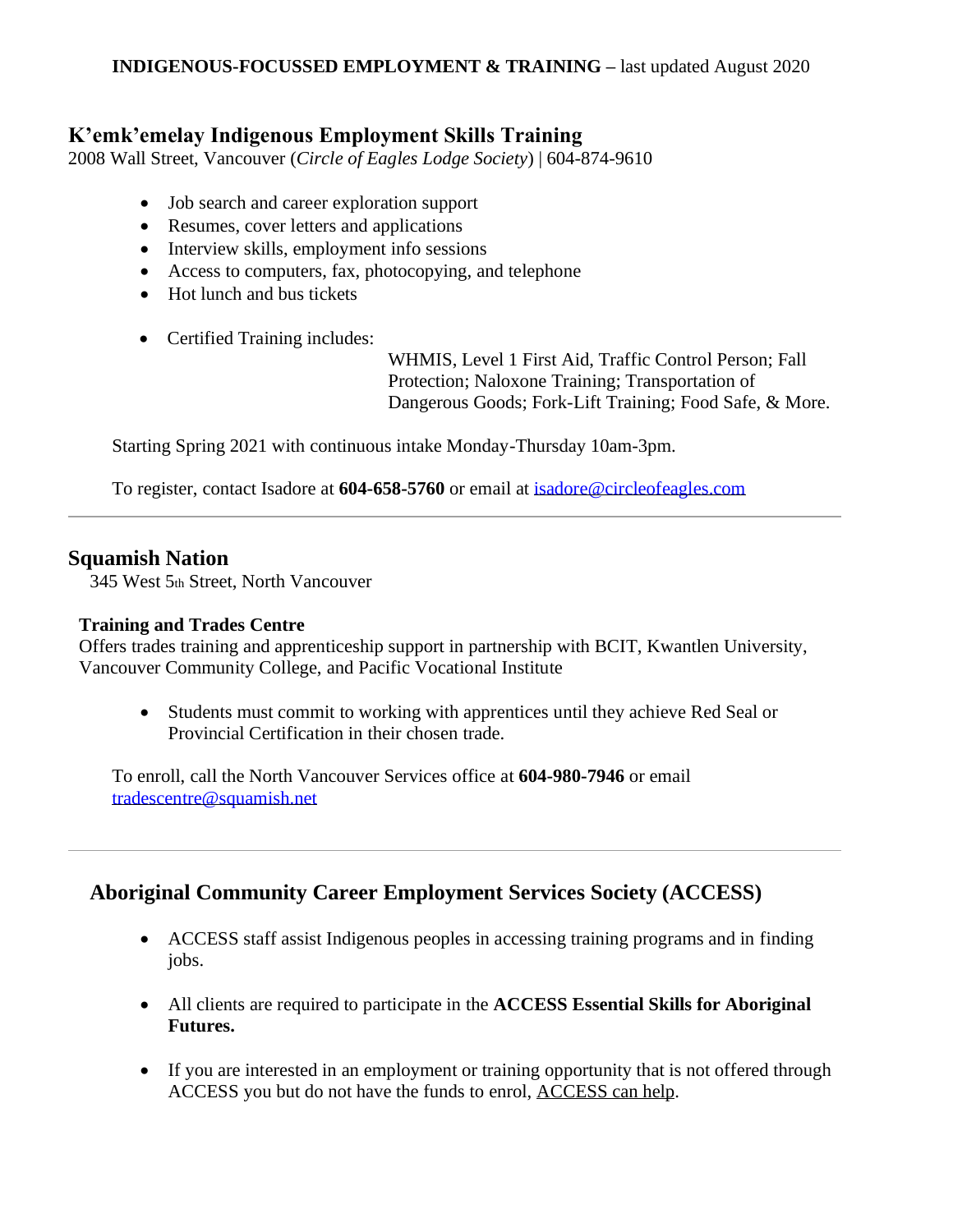### **INDIGENOUS-FOCUSSED EMPLOYMENT & TRAINING –** last updated August 2020

Services are offered through four different programs (listed below). To access these services, either drop-in to the office or call the office number listed.

Call ACCESS Head Office at **604-913-7933\*** for general program inquiries, or if you are unsure which program is suitable for you.

\**Ask for ACCESS staff member Yumi if she is available.* 

#### **ACCESS Employment Services**

- Funding for training programs
- One-on-one employment advising
- Support with resume and interview skills
- Employment referrals
- Access to career exploration tools
- Work wear and work gear
- Bus tickets
- Access to telephones and computers

| 110-1607 Hastings Street,<br>Vancouver<br>604-251-7955 | 390 Main Street, Vancouver<br>604-687-7481 | 10757 138 Street, Vancouver<br>604-395-0385 |
|--------------------------------------------------------|--------------------------------------------|---------------------------------------------|
|--------------------------------------------------------|--------------------------------------------|---------------------------------------------|

#### **ACCESS Essential Skills for Aboriginal Futures**

- Teaches nine essential skills: reading, document use, numeracy, writing, oral communication, working with others, thinking, digital technology, and continuous leaning.
- Classroom setting

201-681 Columbia Street, New Westminster **604-521-5929**

#### **ACCESS Trades Training and Apprenticeship**

- For Indigenous folk interested in entering apprenticeship training and becoming certified in a trade.
- Training and Employment Coaches support clients through training to ensure success and will guide them through their apprenticeship until they become fully qualified.

109-100 Park Royal, West Vancouver **604-922-4077**